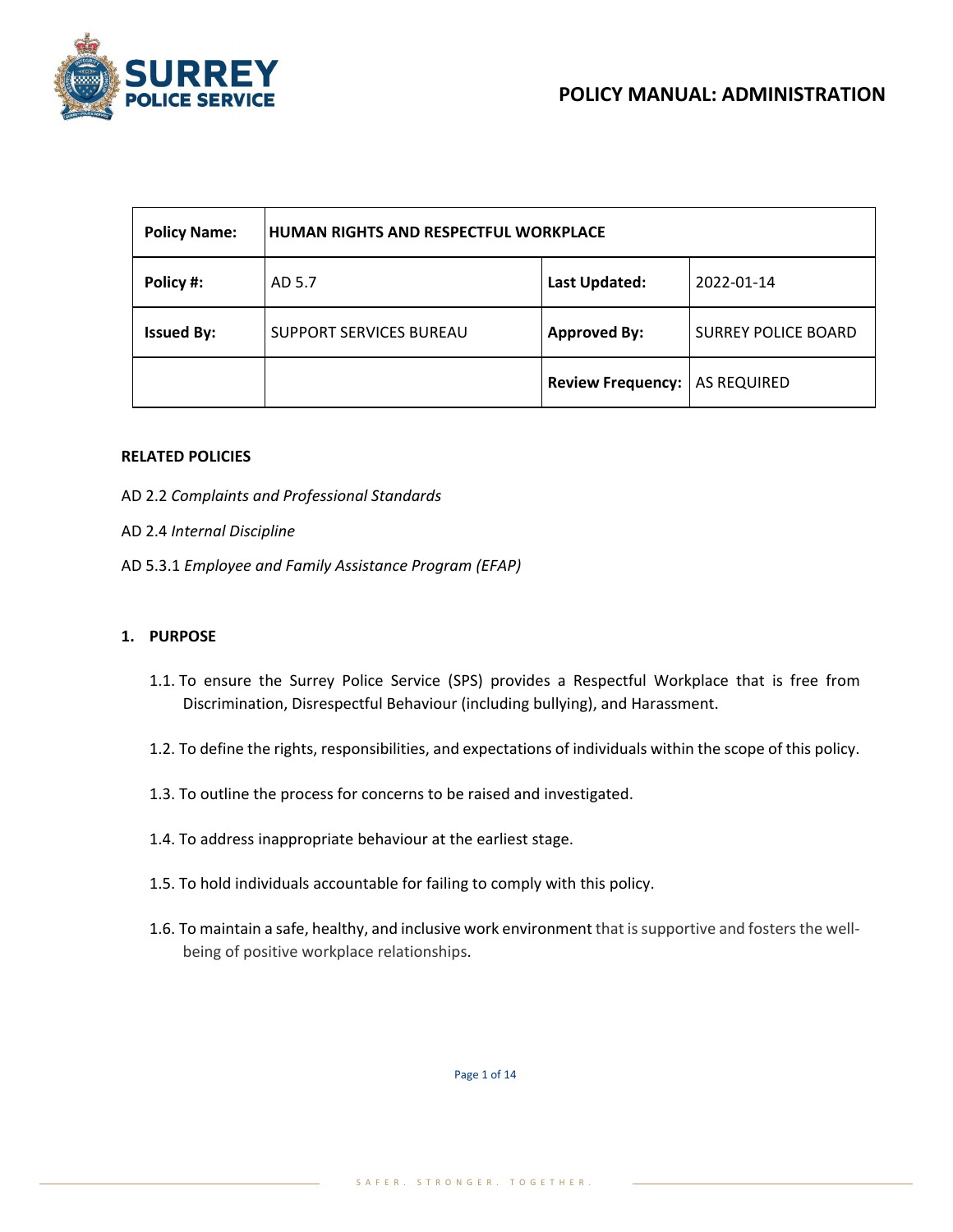# 2. **SCOPE**

- 2.1. This policy applies to all SPS Employees, Applicants, Volunteers, Contractors, Practicum Students and Seconded Employees.
- 2.2. There are three categories of inappropriate behaviour addressed in this policy: Discrimination based on prohibited grounds under the *Human Rights Code*; Harassment based on prohibited grounds under *Human Rights Code* (including Sexual Harassment); and Disrespectful Behaviour (including bullying and intimidation) under this policy and the *Workers Compensation Act* and the *BC Occupational Health and Safety Regulations*.
- 2.3. Intent does not determine whether behaviour amounts to Discrimination, Harassment, or Disrespectful Behaviour. An individual cannot excuse their behaviour by saying they did not intend to contravene the policy.

# **3. POLICY**

- 3.1. Individuals within the scope of this policy:
	- i. have a responsibility to create and maintain a workplace that is free from Discrimination, Disrespectful Behaviour (including bullying), and Harassment by ensuring their behaviour is respectful and by treating others with dignity and respect;
	- ii. have the right to be treated fairly and respectfully in the workplace;
	- iii. have the right to seek the assistance of a Supervisor, a union representative, or the Employee Services Section (ESS) in the resolution process, if they face behaviour inconsistent with the policy, and they believe that it is not possible or appropriate to resolve an issue on an individual basis; and
	- iv. are expected to address behaviour that is inconsistent with this policy by taking appropriate and timely action, including reporting any violation in accordance with this policy.

## **Supervisor Responsibility**

- 3.2. Supervisors are expected to foster a respectful and inclusive workplace by:
	- i. being a role model;
	- ii. facilitating a work environment that promotes inclusive and respectful workplace behaviour;
	- iii. ensuring awareness of and compliance with this policy in the workplace;
	- iv. taking action to avert the development, escalation, or recurrence of Discrimination, Disrespectful Behaviour, and Harassment in the workplace;
	- v. taking action when respectful workplace behaviours are not demonstrated by addressing and documenting the issue;
	- vi. seeking advice and assistance from ESS where appropriate; and

Page 2 of 14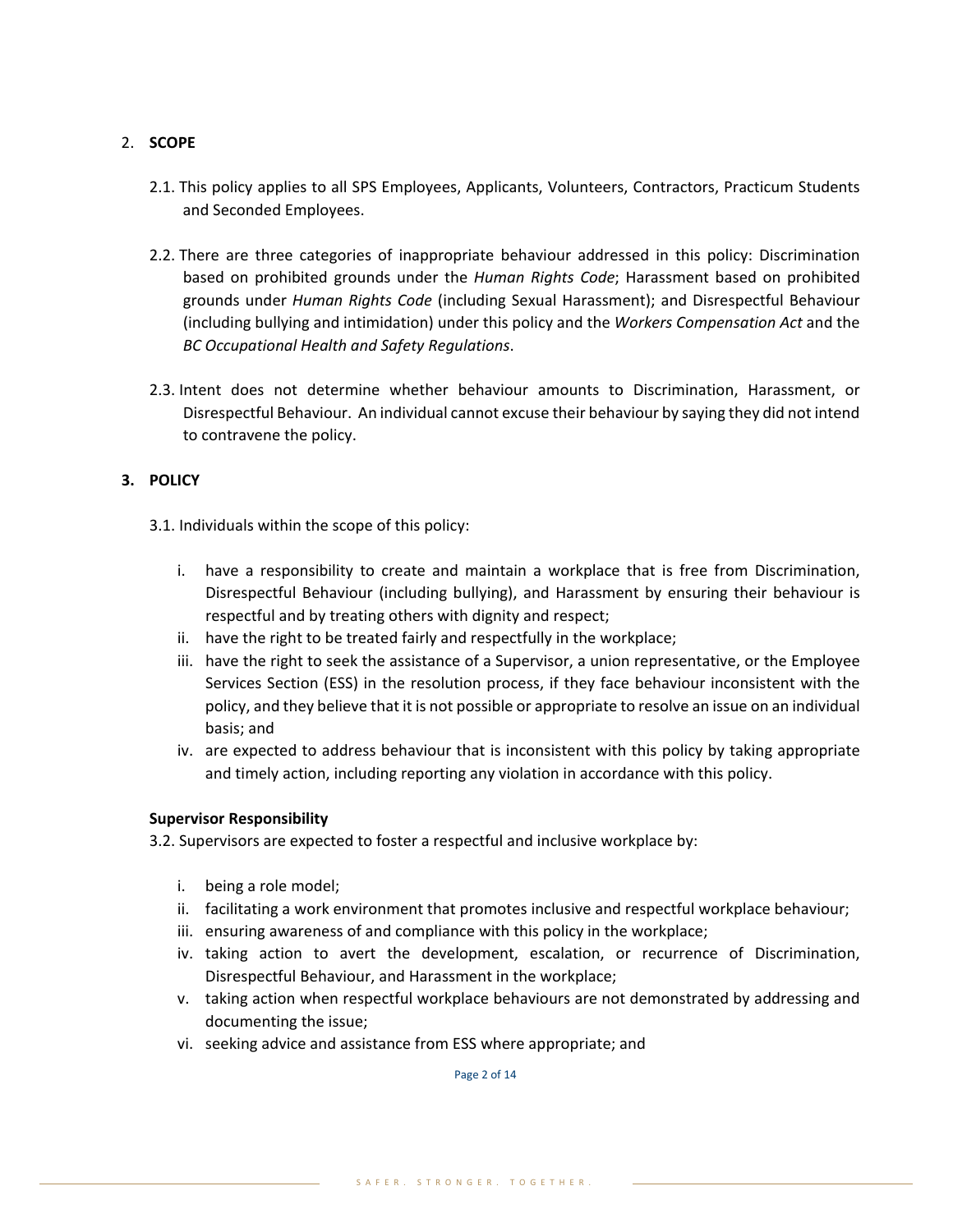vii. reporting all incidents and actions taken to ESS in a timely manner.

### **Violating Policy**

- 3.3. An Employee who violates this policy is subject to corrective and/or disciplinary action, including termination of employment.
- 3.4. A Volunteer, Applicant, Contractor, or Practicum Student who violates this policy may have their services with SPS terminated.
- 3.5. A person seconded to SPS or working a Joint Forces Operation from another agency who violates this policy will be referred to their agency. The Chief Constable may decide that such a person must be returned to their agency.
- 3.6. No individual within the scope of this policy should be the target of retaliation, or face threats of retaliation, as the result of making a complaint or participating in the investigation of a complaint as a witness under this policy. Retaliation is a serious disciplinary offence. Retaliatory behaviour includes unjustified or unwarranted:
	- Criticism of a person's job performance
	- Threats and intimidation
	- Refusal to extend to a person an opportunity available to others
	- Refusal to work with a person, and
	- Reassignment of a person to different duties or a different position.
- 3.7. Complaints of Discrimination, Disrespectful Behaviour, and Harassment are serious matters. If a complaint is made in bad faith or for frivolous and vexatious motives, disciplinary action may be taken against the Complainant up to and including termination of employment or contract for service. A good faith complaint brought forward for proper reasons, which is found to not have merit, is not a false and malicious complaint.
- 3.8. Legitimate job-related actions performed in a reasonable manner by Supervisors, including but not limited to performance assessments, work-related comments and instruction or discipline for just cause, are not Discrimination, Disrespectful Behaviour, or Harassment and are not a breach of this policy.

#### **Human Rights Code**

3.9. An individual within the scope of this policy who believes they have been subjected to Harassment or Discrimination based on prohibited grounds has the right to file a complaint under the *Human Rights Code.* Nothing in this policy precludes the individual from also pursuing such a complaint.

Page 3 of 14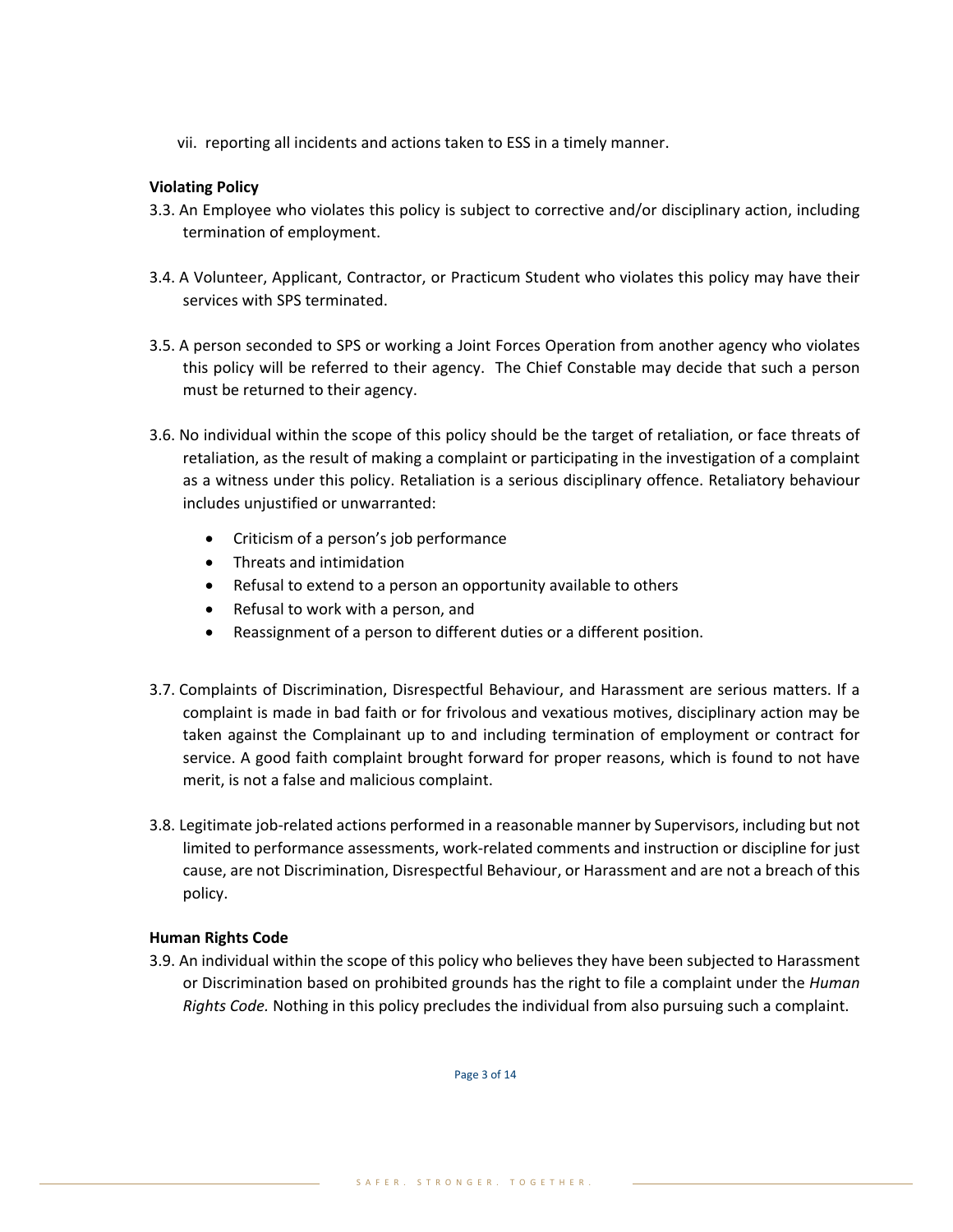## **Confidentiality**

- 3.10. Every effort will be made to ensure confidentiality throughout the Informal Resolution and Formal Investigation processes. Information will only be disclosed to the extent required for the purposes of an investigation (including the Respondent's right to know the allegations against them) or required by law (examples: *Freedom of Information and Protection of Privacy Act*, *Police Act*, *Workers Compensation Act*, or rules governing administrative proceedings and court orders).
- 3.11. Complaints under this policy are maintained in a separate and secure filing system.
- 3.12. Complainants, Respondents, Witnesses, Supervisors, and Investigators must maintain confidentiality concerning workplace Discrimination, Harassment, and Disrespectful Behaviour complaints and investigations.
- 3.13. If the Respondent is a Member, the Office of the Police Complaint Commissioner (OPCC) will be informed of the complaint (see s. 4.2 below).

## 4. **PROCEDURE**

- 4.1. If an individual within the scope of this policy believes they have been subject to Discrimination, Harassment or Disrespectful Behaviour they may:
	- i. make known their concern to the Respondent directly;
	- ii. ask for the assistance of another person, or union if applicable, to make their concern known to the Respondent; and/or
	- iii. report the occurrence to their Supervisor or the Inspector, ESS either in writing or through an interview, with details of the conduct including:
		- (a) date(s) and time(s) of the conduct;
		- (b) any witnesses to the conduct; and
		- (c) any response made at the time of the conduct.

## **Complaints Against SPS Members**

- 4.2. If a complaint is against a Member, the Deputy Chief Constable, Support Services Bureau, or designate, will notify the Inspector, Professional Standards of the complaint under this policy so that reporting to the OPCC may occur as applicable.
- 4.3. The OPCC will determine whether the complaint will be investigated under Part 11, Division 6 (Internal Discipline) or Division 3 (Public Trust) of the *Police Act*. If under Internal Discipline, the Deputy Chief Constable, Support Services Bureau, or designate, will determine how to proceed based on the circumstances of the allegation (see AD 2.4 *Internal Discipline*).

Page 4 of 14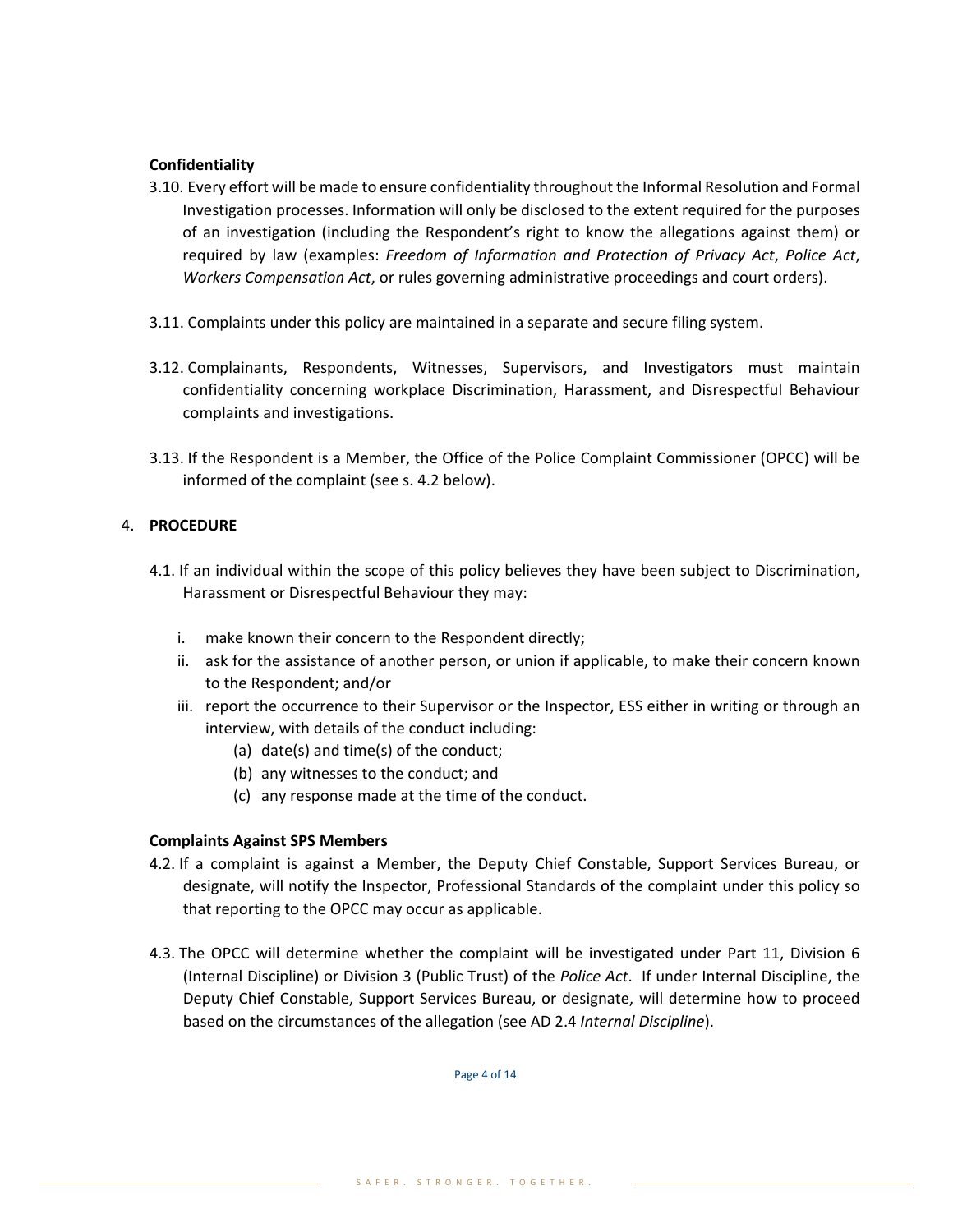- 4.4. Where a complaint may constitute misconduct under the *Police Act*, the complaint must be handled in accordance with Part 11 of the *Police Act.*
- 4.5. In the event of inconsistency between this policy and the *Police Act*, the *Police Act* will govern.

## **Informal Resolution Processes**

- 4.6. Early and informal resolution of Discrimination, Harassment or Disrespectful Behaviour is the desirable outcome in most circumstances. In informal resolution processes, the Complainant and Respondent move to address the situation and find a mutually agreeable resolution.
- 4.7. Though it is encouraged that Complainants first attempt to resolve any workplace Discrimination, Harassment or Disrespectful Behaviour concerns through the Informal Resolution Process, Complainants may proceed directly with the Formal Investigation Process. Factors to consider include the seriousness of the allegations and any mitigating circumstances. The Informal Resolution Process includes, but is not limited to, the following:
	- i. General Approach A Supervisor, who becomes aware of workplace Discrimination, Disrespectful Behaviour, or Harassment, either by way of a complaint or by personal observation, must implement steps to addressthe alleged or admitted behaviour. These steps may include discussions at routine staff meetings or a briefing wherein it is emphasized that certain behaviours are unacceptable. If there is an indication of Discrimination, Harassment or Disrespectful Behaviour, a resolution plan may be developed and implemented with the assistance of the union and/or ESS.

Direct Approach – With this strategy, the interaction is person to person. The direct approach may be between a Complainant and a Respondent, or a bystander to a Respondent. It is best done in person, either one on one or with a colleague or third party assistance (e.g., ESS). If a Complainant is not comfortable approaching the other Employee, or if the issue is not resolved, the Supervisor should be informed about the conflict. A co-worker who sees other behaving in a way that is inappropriate or disrespectful should encourage them to stop the behaviour. If the behaviour continues, the co-worker must report the behaviour to a Supervisor.

- ii. Third Party Facilitation Upon approval of the Inspector, ESS, an informal intervention by a third party to find a mutually agreeable resolution may be initiated. This may be accomplished with the assistance of the following, but not limited to:
	- (a) the Inspector or Manager of the section;
	- (b) a union representative;
	- (c) a third party facilitator; and/or
	- (d) the Inspector, ESS;

Page 5 of 14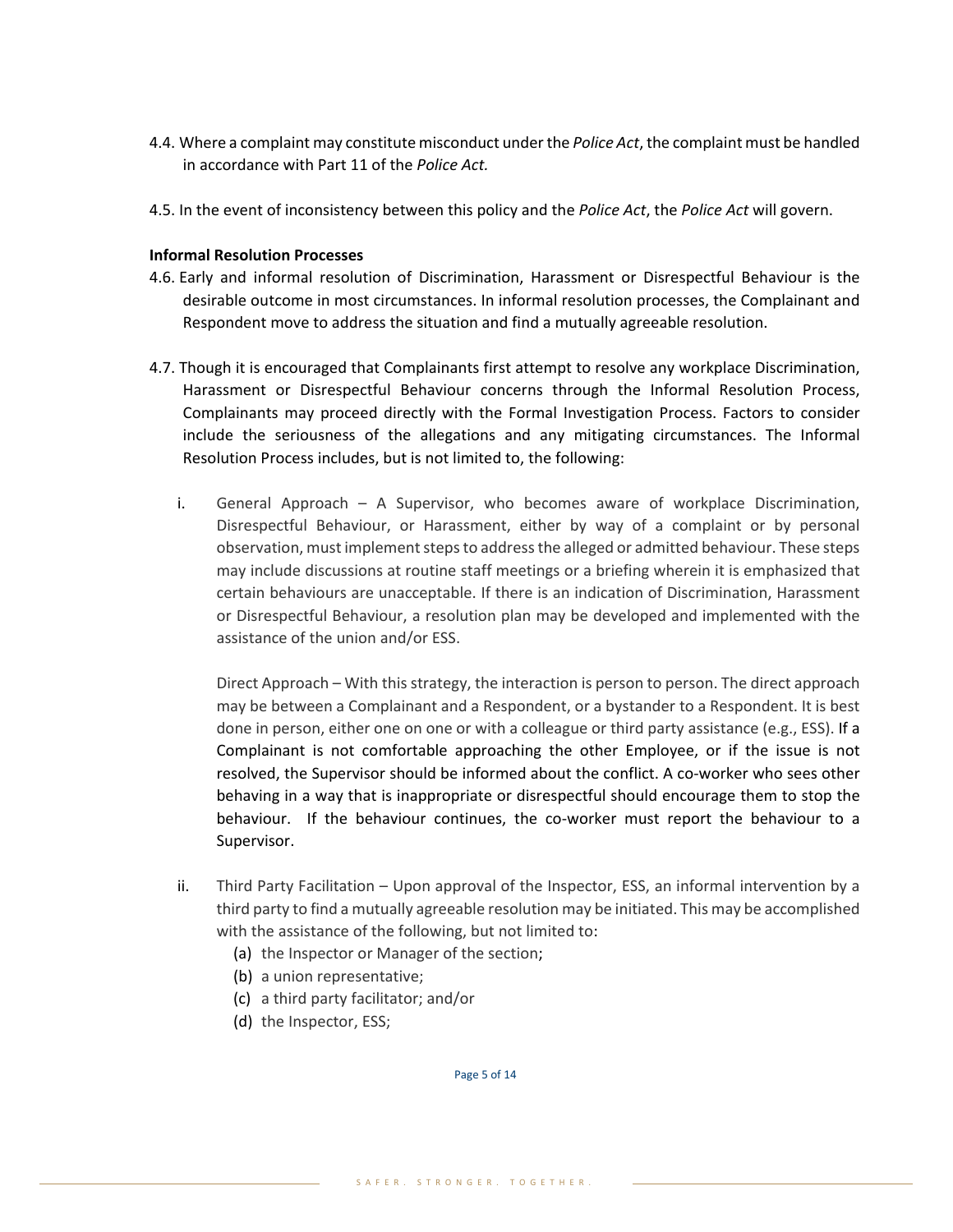iii. Mediation – Upon approval of the Deputy Chief Constable, Support Services Bureau, or delegate, an impartial third party (Mediator) may be appointed to assist the Complainant and Respondent in a structured process to find a mutually agreeable resolution. Mediation involves keeping the channels of communication open, helping the parties express their needs, identifying the issues, and if requested, offering remedies to resolve the dispute. The Mediator can make recommendations for resolution.

### **Formal Investigation Process**

4.8. A Complainant has the right to:

- i. receive fair treatment;
- ii. have their complaint dealt with in a timely fashion;
- iii. have their complaint without fear of reprisal;
- iv. be informed of the progress of the complaint;
- v. be represented throughout the investigation process by:
	- (a) a union representative if they are a union member, or
	- (b) be accompanied by a person of their choice for support during any proceedings relating to the complaint, providing no costs are incurred by SPS;
- vi. be provided, in writing, with a report outlining the findings at the conclusion of the Formal Investigation; and
- vii. at any time, but subject to 4.13, withdraw their formal complaint, allowing the complaint to be informally resolved.
- 4.9. A Respondent has the right to:
	- i. receive fair treatment;
	- ii. be informed as soon as is practicable that a complaint has been filed;
	- iii. be provided with a summary of the allegations and be afforded an opportunity to respond to them;
	- iv. be represented throughout the investigation process by:
		- (a) a union representative if they are a union member; or
		- (b) be accompanied by a person of their choice for support during any proceedings relating to the investigation of the complaint, providing no costs are incurred by SPS; and
	- v. be provided, in writing, with a report outlining the findings at the conclusion of the Formal Investigation.
- 4.10. If a Complainant believes that they are being Discriminated against, Disrespected, or Harassed, a Witness believes they have witnessed same, they may file a formal complaint in writing against the Respondent with the Deputy Chief Constable, Support Services Bureau or designate.

Page 6 of 14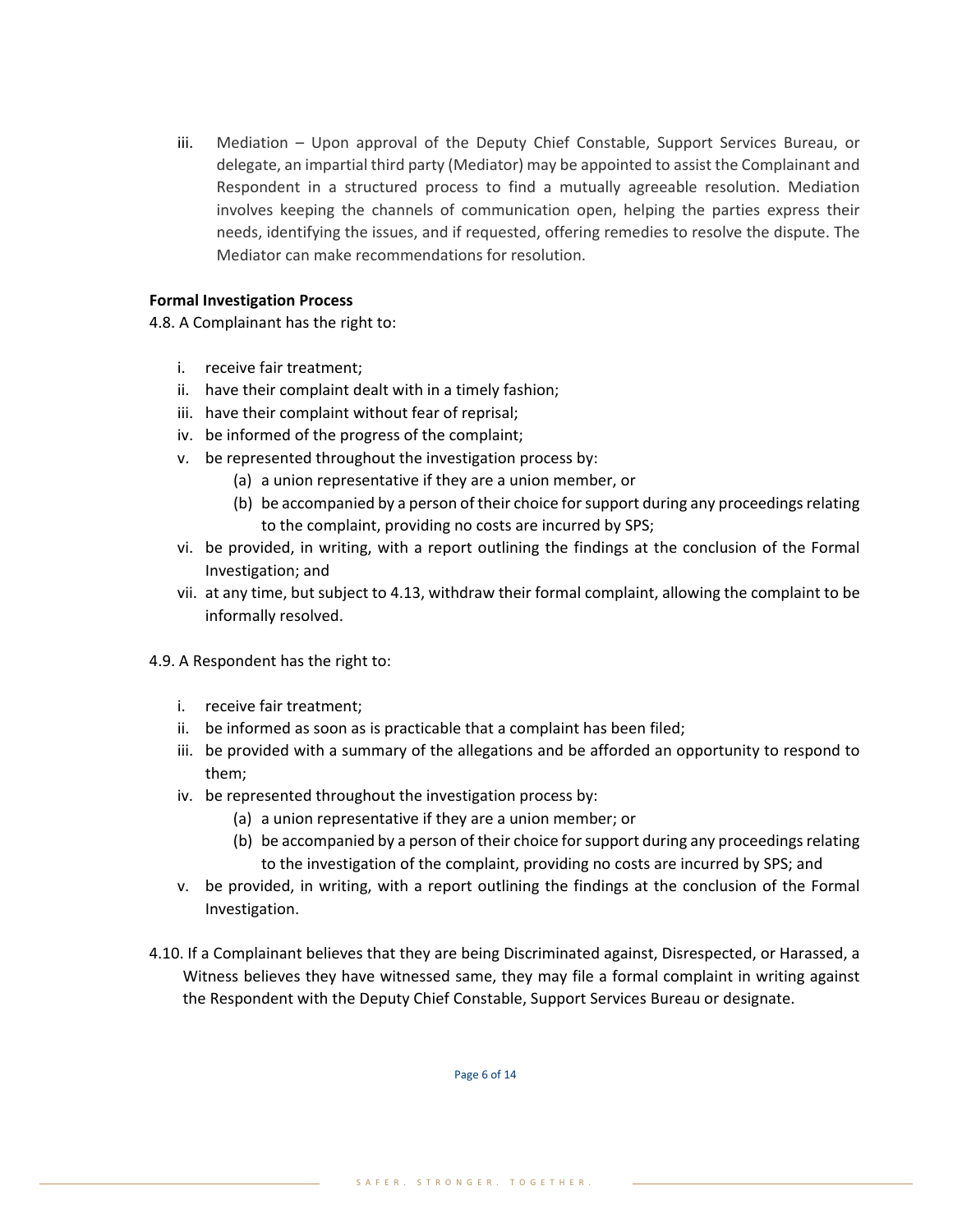- 4.11. Where the Respondent is the Chief Constable or a Deputy Chief Constable, the formal complaint is to be filed directly with the Surrey Police Board Chair.
- 4.12. Subject to 4.13, a Complainant may, at any time, withdraw their formal complaint, allowing the complaint to be informally resolved.
- 4.13. Despite anything in this policy, SPS retains the right to initiate or continue any investigation of workplace Discrimination, Disrespectful Behaviour, or Harassment allegation where SPS believes it is in the best interests of SPS and/or the parties to further the investigation.
- 4.14. Prior to engaging in a workplace Discrimination, Disrespectful Behaviour, or Harassment investigation, Supervisors must consult ESS to develop an approach tailored to the circumstances of the allegations and a process that is fair and transparent to those involved. The appropriate union may be consulted in this process.
- 4.15. If the Respondent is a civilian Employee, the Inspector, ESS or delegate must appoint an investigator to investigate the complaint.
- 4.16. If the Respondent is a sworn Member, the Deputy Chief Constable, Support Services, or delegate, shall appoint a suitable investigator to investigate the complaint in accordance with the *Police Act*.
- 4.17. All complaints and investigations related to Discrimination, Disrespectful Behaviour, or Harassment, shall be treated in a sensitive manner that strives to protect the privacy of the people involved while complying with the law.
- 4.18. All formal written complaints must:
	- i. identify the name and position of the Complainant;
	- ii. identify the name and position of the Respondent(s);
	- iii. list the areas of alleged violation under this policy, if any; and
	- iv. contain a detailed description of the key conduct that constitute the substance of the complaint.
- 4.19. The Investigator will interview the Complainant and will include:
	- i. a review of the Complainant's evidence;
	- ii. a review of all relevant documents;
	- iii. the identification of Witness(es); and
	- iv. the outcome sought by the Complainant.

Page 7 of 14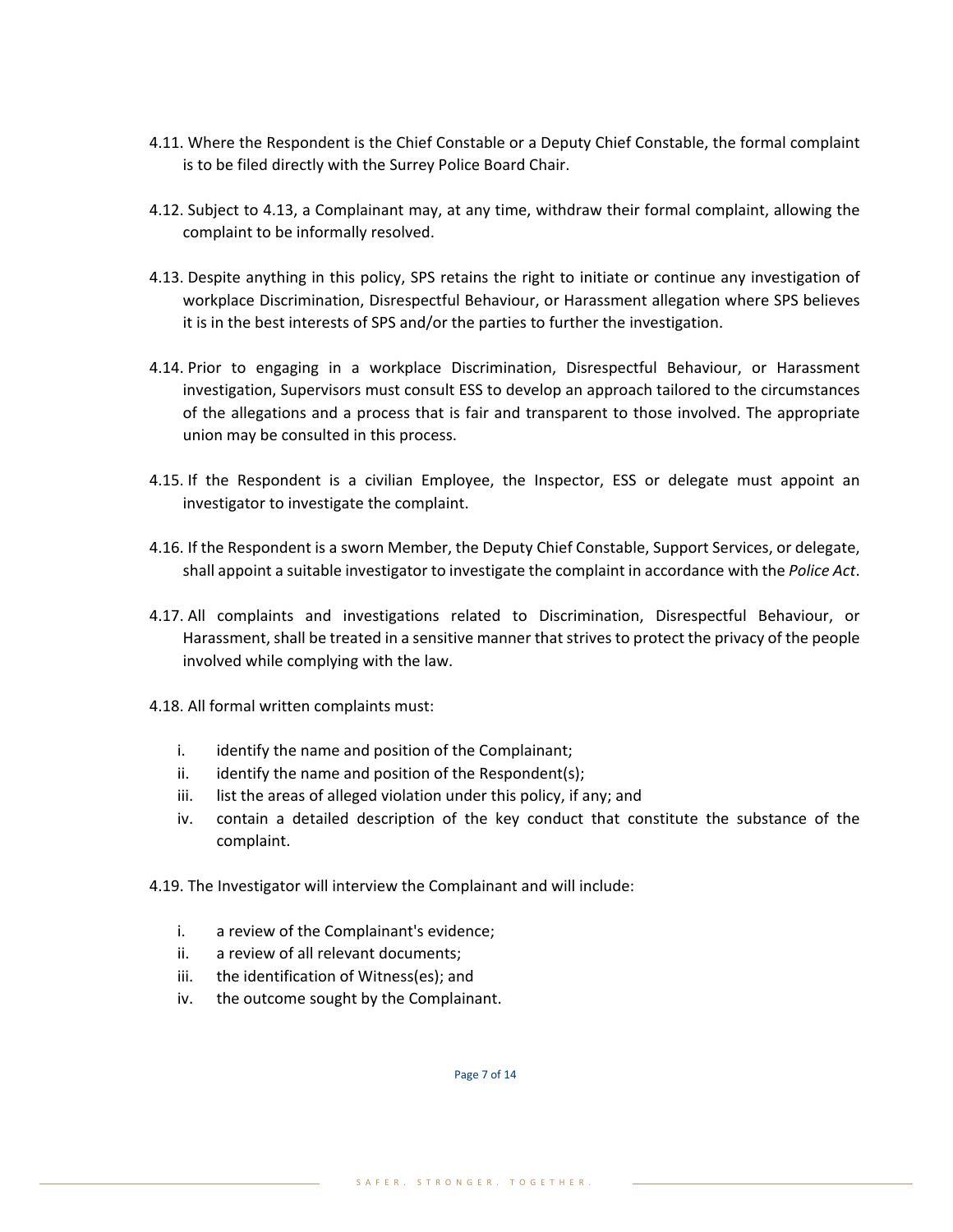- 4.20. If the Respondent is a Member, prior to interviewing the Respondent Member, the Investigator must:
	- i. provide the Respondent with a summary of the allegations;
	- ii. provide the Respondent Member with a summary of any other relevant incidents or information identified that are not included in the complaint; and
	- iii. advise the Respondent Member that they are entitled to have a union representative with them.
- 4.21. The Investigator shall conduct an interview with the Respondent(s) and include:
	- i. a review of the complaint;
	- ii. a review of relevant documents;
	- iii. a review of the Respondent's evidence; and
	- iv. the identification of Witness(es).
- 4.22. The Investigator will conduct interviews with relevant Witnesses. If information is obtained from a Witness, the Complainant, or the Respondent(s) that is substantially different or conflicting, the Investigator shall provide the Complainant and the Respondent with an opportunity to respond to the new information.
- 4.23. The Investigator shall prepare a report detailing:
	- i. the evidence of the Complainant, the Respondent(s) and any Witness(es);
	- ii. the Investigator's assessment of credibility, if necessary;
	- iii. the Investigator's findings of fact with supporting analysis; and
	- iv. the Investigator's conclusion as to whether the findings of fact constitute a violation of this policy.
- 4.24. A copy of the report will be forwarded through the Inspector, ESS to the Chief Constable or delegate (or to the Police Board where applicable) who will review the Investigator's report and:
	- i. determine whether disciplinary and/or corrective action should be taken; and
	- ii. notify the OPCC where applicable.
- 4.25. Any disciplinary action will be carried out in accordance with any collective agreement and/or Internal Discipline Rules and will be recorded in writing.
- 4.26. Although there are no firm deadlines (unless the investigation is being conducted in accordance with the *Police Act*), the Investigator is required to conduct the investigation as quickly as practicable.

Page 8 of 14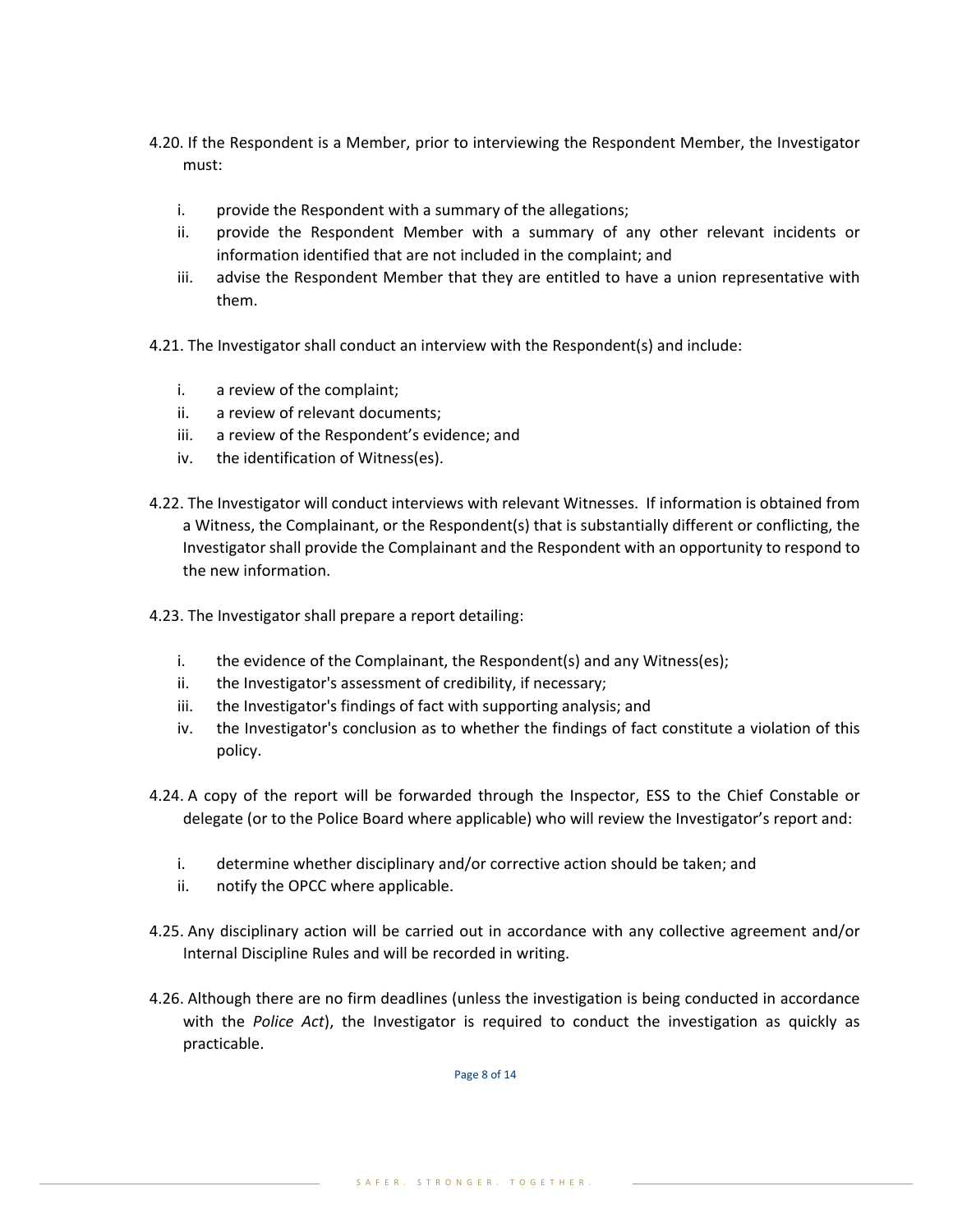4.27. The Complainant and the Respondent(s) will be notified if the complaint is deemed founded or unfounded. Witness(es) are not advised of the investigation findings.

#### **Contractor Complaints**.

- 4.28. A Contractor who believes they are subject of Discrimination, Harassment, or Disrespectful Behaviour by SPS or its Employees, should contact the Inspector, ESS or delegate, to access the process for complaint resolution. If the complaint is not received in written form, SPS will request the Contractor submit the Complaint in writing.
- 4.29. With the objective of effective resolution of complaints from Contractors, all such complaints will be initially processed through an informal investigation. An informal investigation will include a confidential meeting with an Investigator to discuss the complaint and appropriate fact-finding actions. The meeting may include a representative from the work area in question. In some circumstances, SPS may require the Complainant Contractor and Respondent to participate in mediation. If the Complainant Contractor declines to fully participate in a required mediation, SPS shall be under no obligation to progress to the Formal Investigation Process.

Page 9 of 14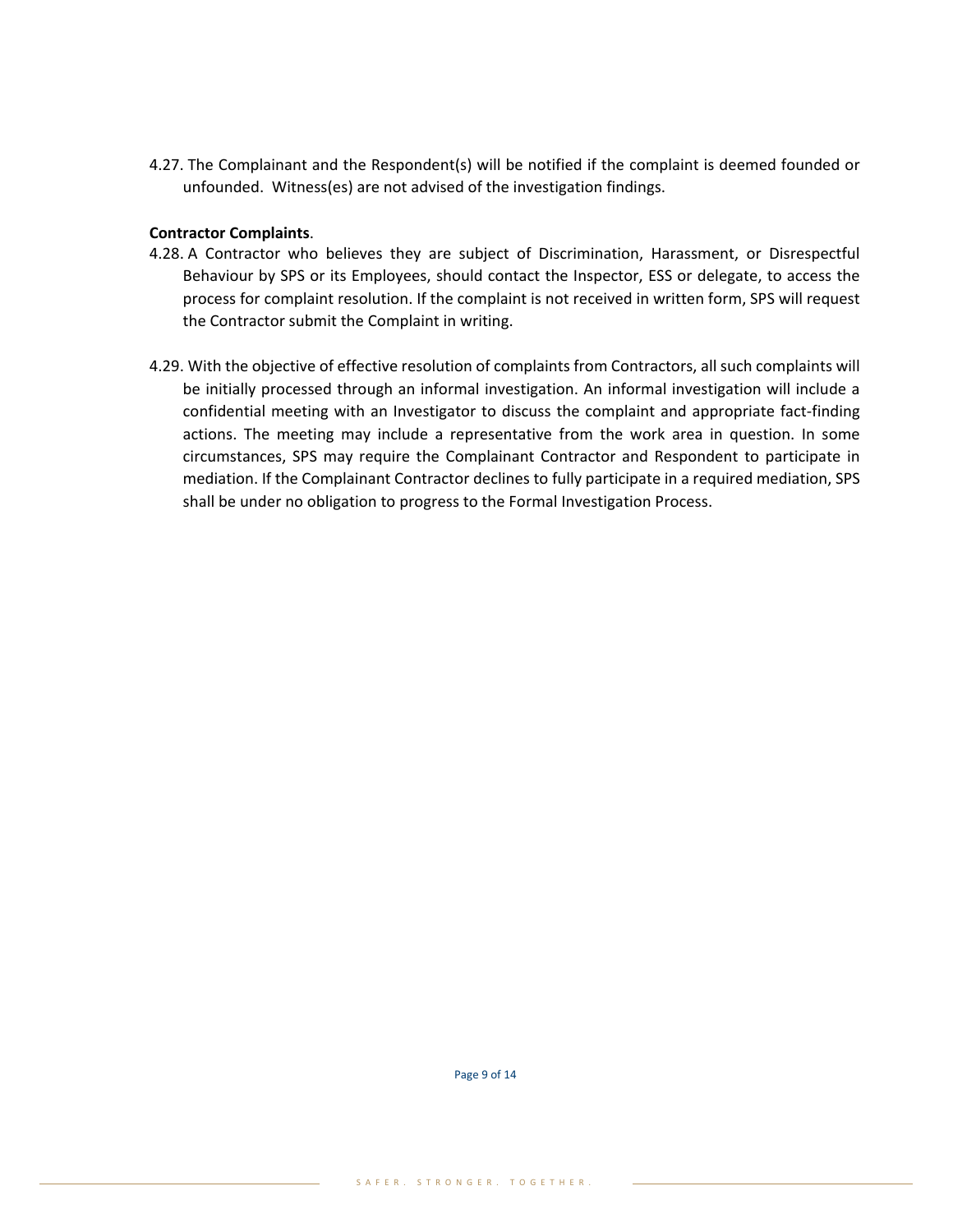#### **APPENDIX A: DEFINITIONS**

"Applicant" means a person who is not a current SPS employee, who is seeking a position serving SPS.

"Complainant" is an Employee, Volunteer, Contractor, Practicum Student, Applicant or Seconded Employee who has submitted a complaint alleging they have been subject to Discrimination, harassment or Disrespectful Behaviour in the workplace. The SPS will determine who will assume the role of the Complainant under this policy where the complaint has been filed by a Witness.

"Contractor" means a person or persons who has access to SPS premises, as defined in this policy, for the purpose of providing services or supplies to SPS on a contractual basis.

"Discrimination" means differentiated treatment of individuals or groups, that is related to a prohibited ground as identified by the *Human Rights Code,* including and as may be amended:

- a. race;
- b. colour;
- c. ancestry;
- d. country or place of origin;
- e. political belief;
- f. religion;
- g. marital status;
- h. family status;
- i. physical or mental disability;
- j. sex;
- k. sexual orientation, gender identity, or gender expression;
- l. age of person; or,
- m. the fact a person has been convicted of a criminal offence that is unrelated to the employment or to the intended employment of that person.

The differential treatment may have a negative effect on behaviours, practices, policies or systems. It may be intentional or unintentional.

"Disrespectful Behaviour" occurs when individuals do not honour the entitlement of everyone to be respected in the workplace. An individual engages in Disrespectful Behaviour when they take an action that they knew or reasonably should have known would cause another individual to feel offended, humiliated, excluded, or intimidated.

"Disrespectful Behaviour" means

- Vexatious: conduct, comments, actions, or gestures which are humiliating, offensive, hurtful, or belittling;
- Repeated: conduct, comments, actions, or gestures which when taken in isolation seem minor but when repeated can lead to a conclusion of harassment; and/or a single incident of sufficient seriousness to have a significant impact on the recipient or the work environment.

Page 10 of 14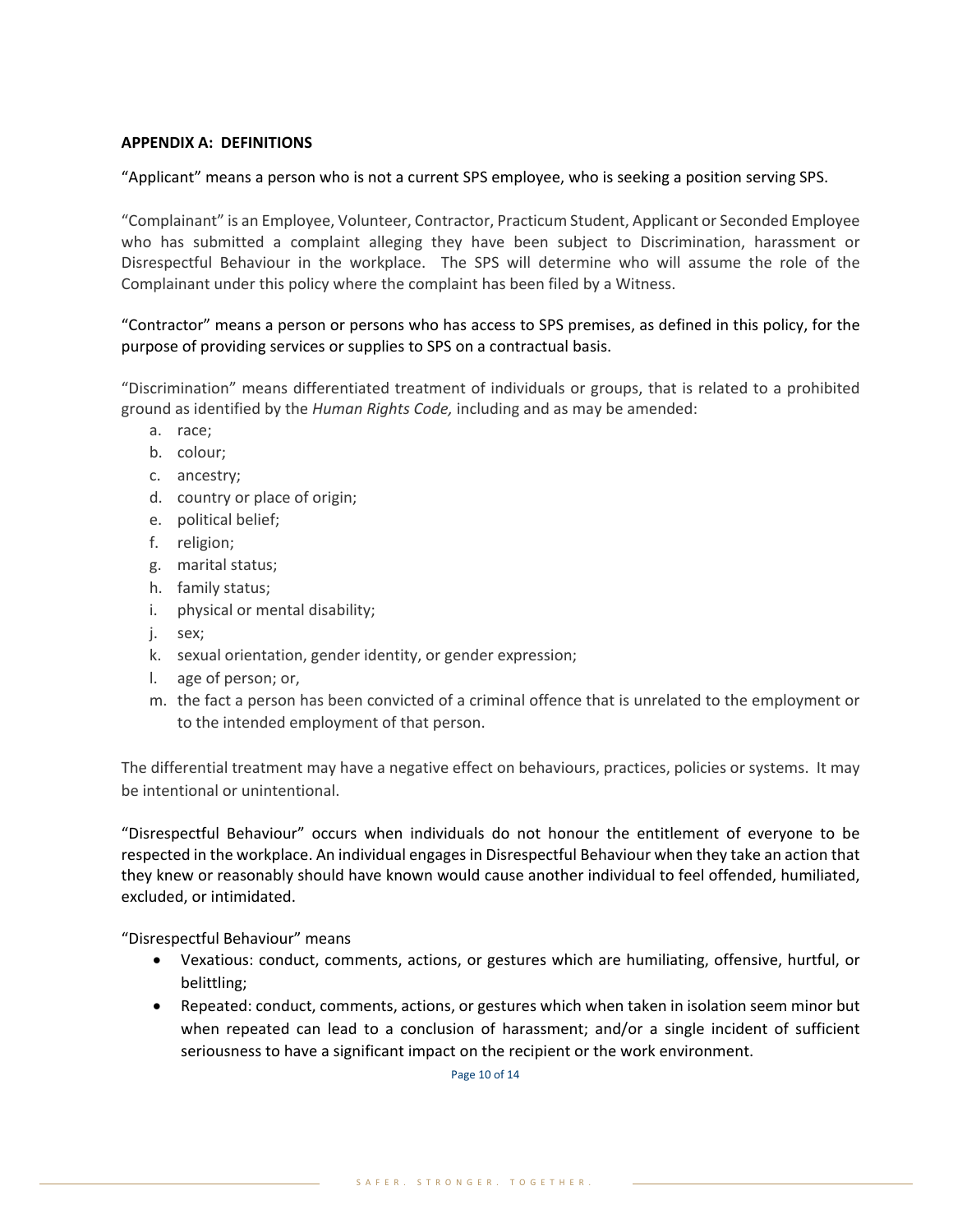Examples of Disrespectful Behaviour include:

- a. written or verbal comments, actions, gestures, insults, or other behaviours or jokes which are humiliating, offensive, hurtful or belittling;
- b. bullying or intimidation;
- c. cyber bullying;
- d. harmful hazing or initiation practices;
- e. abusing authority;
- f. yelling or shouting (except where intended to alert another to danger);
- g. deliberately excluding an employee from relevant work activities or decision making (social isolation);
- h. decision-making which is influenced by factors which have no work-related purpose; and
- i. attempting to discredit an employee by spreading false information/rumours

"Employee" means an employee of SPS (including Members and civilian staff).

"Harassment" is a type of Discrimination and includes any conduct, comment, gesture or contact that are related to one of the prohibited grounds found in the *Human Rights Code.* It is behaviour or communication, including interaction over email or social media/social networks, of such a nature that is, or it would be reasonable to assume it is, unwelcome and detrimentally affects the work environment for any individual, or leads to adverse job-related consequences for that person.

Harassment may include, but is not limited to, the following:

- a. racial or ethnic slurs or slang;
- b. stereotypical comments about other groups;
- c. vulgar humour or language;
- d. unwelcome remarks or jokes about a person's body, attire, age, marital status, ethnic origin, religion, sexual orientation;
- e. ridiculing persons with disabilities;
- f. unwelcome questioning about someone's social or sexual life;
- g. derogatory comments based upon sexual orientation;
- h. harmful hazing or initiation practices;
- i. vandalizing a person's belongings or work equipment;
- j. spreading malicious rumours;
- k. targeting a person for social isolation;
- l. cyber bullying;
- m. unwelcome sexual remarks, invitations or requests;
- n. suggestive staring, leering or other offensive gestures;
- o. displays of pornographic, sexist, racist or other offensive or derogatory material; or
- p. unwanted touching of a person's hair, clothing or body.

Examples of behaviour that would *not* be considered Workplace Harassment include:

Page 11 of 14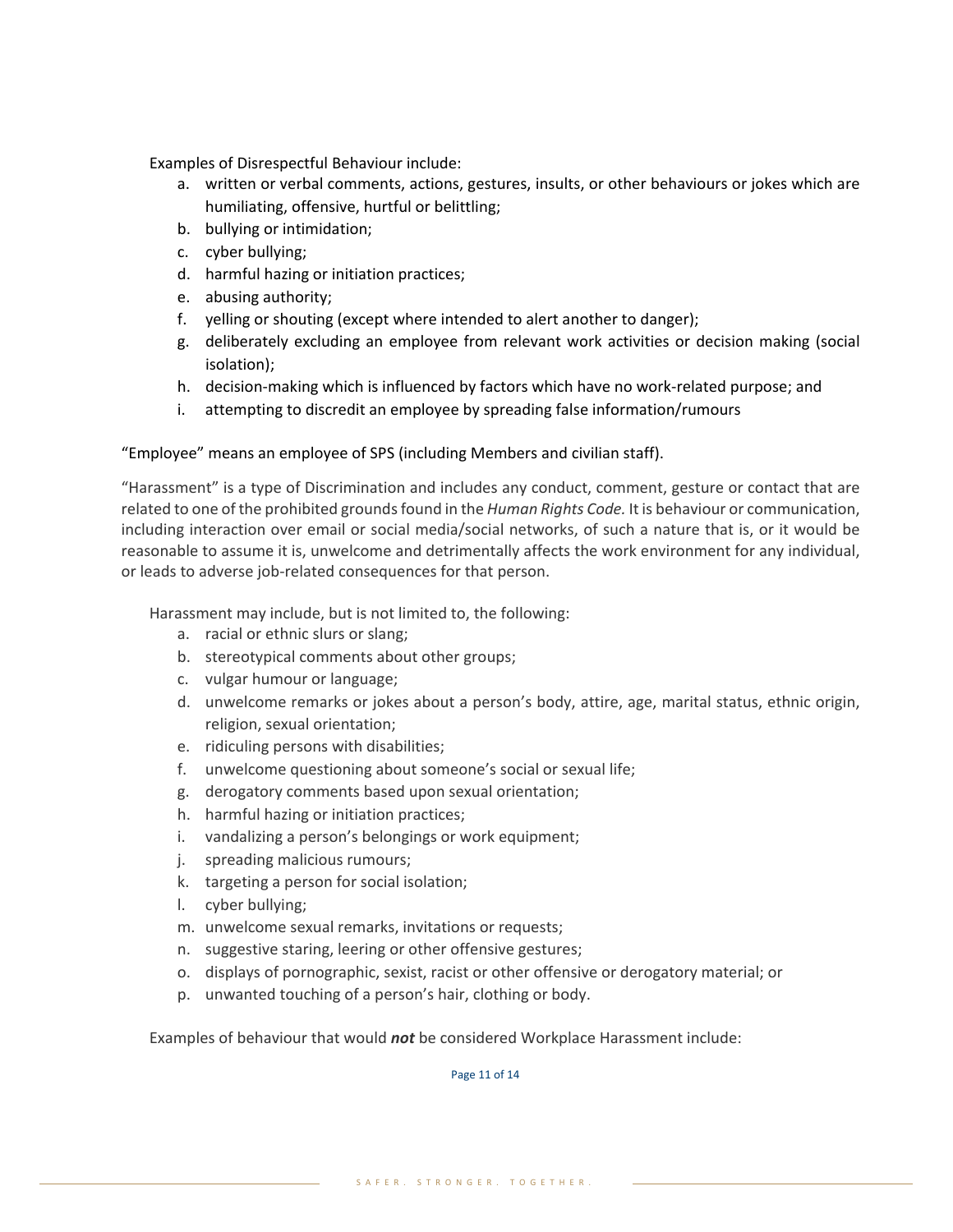- a. relationships between employees based upon mutual consent;
- b. normal social contact between employees; or
- c. lack of friendliness.

"Investigator" means an internal or external individual who will investigate a complaint brought under this policy.

"Member" means a sworn Police Officer appointed by the Surrey Police Board.

"Practicum Students" mean students of a program at a recognized education institution who are engaged at SPS premises for study, research, work experience, etc.

**"**Respectful Workplace" honours the entitlement of everyone to have a respectful experience and honours the pride and dignity of each person. In a Respectful Workplace, the principles of promoting cooperative and collaborative behaviours, including healthy group dynamics and proactive problem solving are honoured. A Respectful Workplace is inclusive of others.

"Respondent" is the Employee, Volunteer, Contractor, Applicant, or Practicum Student against whom a complaint is made.

"Sexual Harassment" means type of Discrimination on the prohibited ground of sex, as defined in the *Human Rights Code*. It involves one or more incidents of unwelcome sexual advances, requests for sexual favours, or other verbal or physical conduct of a sexual nature and/or where submission to that conduct is made either explicitly or implicitly a condition of employment or the basis for employment decisions affecting the individual.

Examples of Sexual Harassment include:

- a. Remarks, jokes, innuendos or other comments or gestures regarding someone's body, appearance, marital status, physical or sexual characteristics, or clothing;
- b. The display, distribution or storage of offensive or derogatory pictures, cartoons, or other material (including material on computers, social media or e mail);
- c. Unwelcome questions or sharing of information regarding a person's sexuality or sexual activity;
- d. Suggestive staring, leering, or other offensive gestures;
- e. Sexual solicitation or advance that is unwelcome;
- f. Unwanted physical touching;
- g. Sexual assault; and
- h. Favouring, or appearing to others to be favouring, another in exchange for sexual favours.

"Seconded Employee" means an employee of another body who is assigned under the leadership of the Chief Constable for a period of time and who is not an Employee of SPS.

Page 12 of 14 "SPS Premises" includes, but is not limited to, any property permanently or temporarily under the jurisdiction of SPS, including land, building, job sites, facilities, parking lots, equipment, vehicles, whether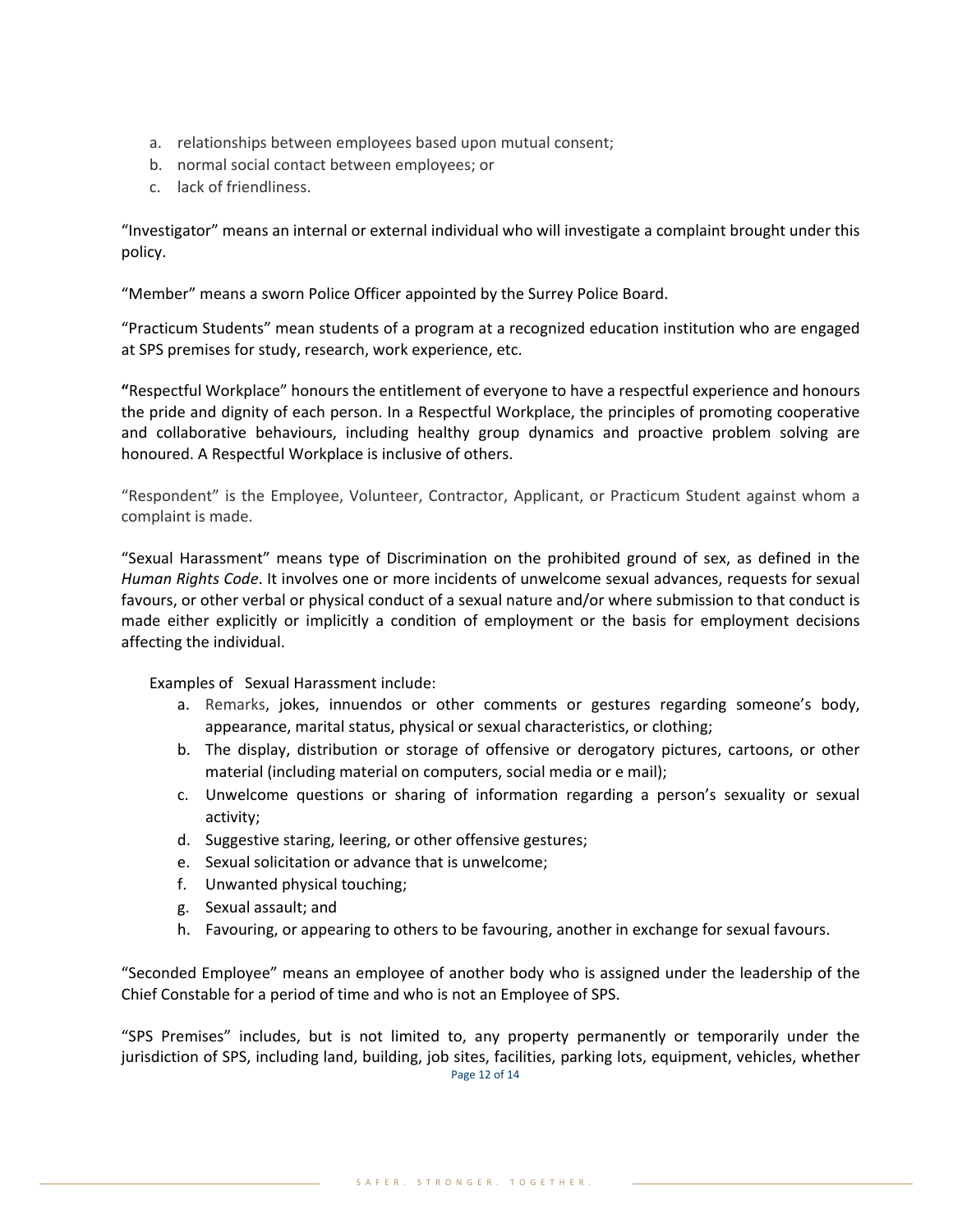owned, leased or used by SPS and wherever located. The work site of a Seconded Employee is considered an extension of the SPS workplace, and therefore SPS premises.

"Supervisor" means a Team Leader, Manager, Sergeant, Staff Sergeant, Inspector, Superintendent, Deputy Chief Constable, Chief Constable, and any other person acting in a supervisory capacity who is accountable for a particular area or shift on behalf of the SPS.

"Volunteer" means a person serving SPS who is not an Employee, Practicum Student, or Contractor, as defined in this policy, and includes those individuals serving on any board(s), commission(s) or committee(s) established by SPS.

"Witness(es)" means any individual(s) determined to have pertinent information with relation to a complaint filed under this policy, or an individual (s) who witnesses and reports to a Supervisor an incident of discrimination, bullying or harassment.

"Workplace" means any location where an Employee, Volunteer, Practicum Student, Contractor, or Seconded Employee carries out the duties of performing their work; any work-related event or workrelated gathering, whether sponsored by the employer or not; or any location travelled to for a workrelated reason.

Page 13 of 14